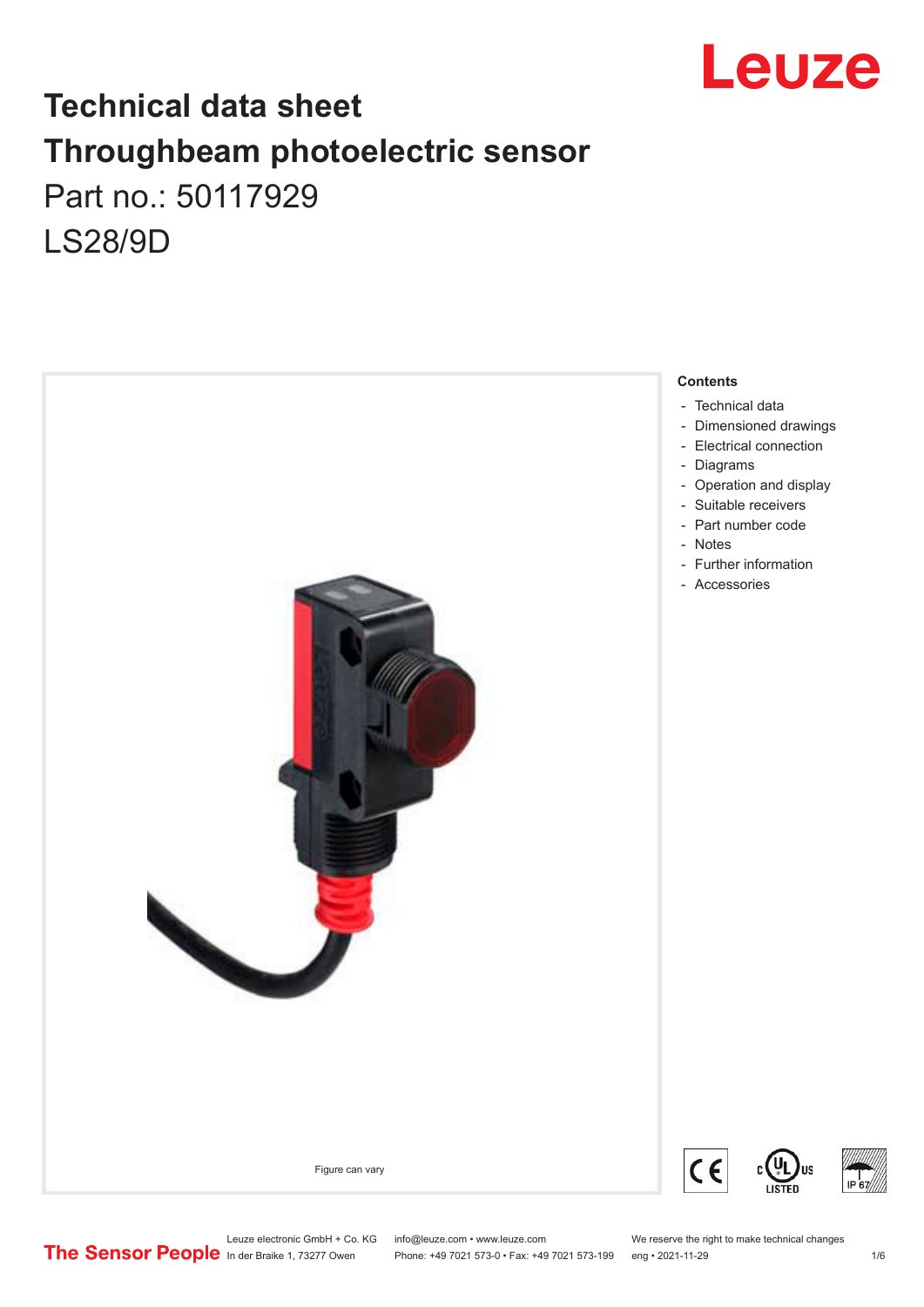## <span id="page-1-0"></span>**Technical data**

**Device type** Transmitter

# Leuze

### **Basic data**

**Series** 28 **Operating principle** Throughbeam principle

**Special version**

**Special version** Deactivation input

### **Optical data**

| <b>Operating range</b>          | Guaranteed operating range           |
|---------------------------------|--------------------------------------|
| <b>Operating range</b>          | $010$ m                              |
| <b>Operating range limit</b>    | Typical operating range              |
| <b>Operating range limit</b>    | 015m                                 |
| Light source                    | LED, Red                             |
| Wavelength                      | 620 nm                               |
| <b>Transmitted-signal shape</b> | Pulsed                               |
| LED group                       | Exempt group (in acc. with EN 62471) |
|                                 |                                      |

### **Electrical data**

**Protective circuit** 

| Polarity reversal protection |
|------------------------------|
| Short circuit protected      |

| Performance data              |                                     |
|-------------------------------|-------------------------------------|
| Supply voltage U <sub>p</sub> | 10  30 V, DC, Incl. residual ripple |
| <b>Residual ripple</b>        | $0 15 \%$ , From $U_{\rm B}$        |
| <b>Open-circuit current</b>   | $015$ mA                            |
|                               |                                     |
| Innute                        |                                     |

**Inputs Number of deactivation inputs** 2 Piece(s)

### **Deactivation inputs**

**Deactivation input 1 Active switching state** Low

Connection 1, conductor 4

**Deactivation input 2 Active switching state** High

**Connection 1, conductor 2** 

### **Timing**

**Readiness delay** 300 ms

### **Connection**

| <b>Connection 1</b>       |                       |
|---------------------------|-----------------------|
| <b>Function</b>           | Signal IN             |
|                           | Voltage supply        |
| <b>Type of connection</b> | Cable                 |
| Cable length              | 2,000 mm              |
| <b>Sheathing material</b> | <b>PUR</b>            |
| Cable color               | <b>Black</b>          |
| Number of conductors      | 4-wire                |
| Wire cross section        | $0.2$ mm <sup>2</sup> |
|                           |                       |

| <b>Mechanical data</b>         |                 |
|--------------------------------|-----------------|
| Dimension (W x H x L)          | 15 mm x 46 5 mm |
| <b>Thread size</b>             | M <sub>18</sub> |
| Length                         | 31.8 mm         |
| <b>Housing material</b>        | Plastic         |
| <b>Plastic housing</b>         | ABS             |
| Lens cover material            | Plastic         |
| Net weight                     | 75 g            |
| <b>Housing color</b>           | <b>Black</b>    |
|                                | Red             |
| <b>Operation and display</b>   |                 |
| Type of display                | LED             |
| <b>Number of LEDs</b>          | 2 Piece(s)      |
| <b>Environmental data</b>      |                 |
| Ambient temperature, operation | $-40$ 60 °C     |
| Ambient temperature, storage   | $-40$ 70 °C     |

### **Certifications**

| IP 67         |
|---------------|
| Ш             |
| c UL US       |
| IEC 60947-5-2 |
|               |

### **Classification**

| <b>Customs tariff number</b> | 85365019 |
|------------------------------|----------|
| eCl@ss 5.1.4                 | 27270901 |
| eCl@ss 8.0                   | 27270901 |
| eCl@ss 9.0                   | 27270901 |
| eCl@ss 10.0                  | 27270901 |
| eCl@ss 11.0                  | 27270901 |
| <b>ETIM 5.0</b>              | EC002716 |
| <b>ETIM 6.0</b>              | EC002716 |
| <b>ETIM 7.0</b>              | EC002716 |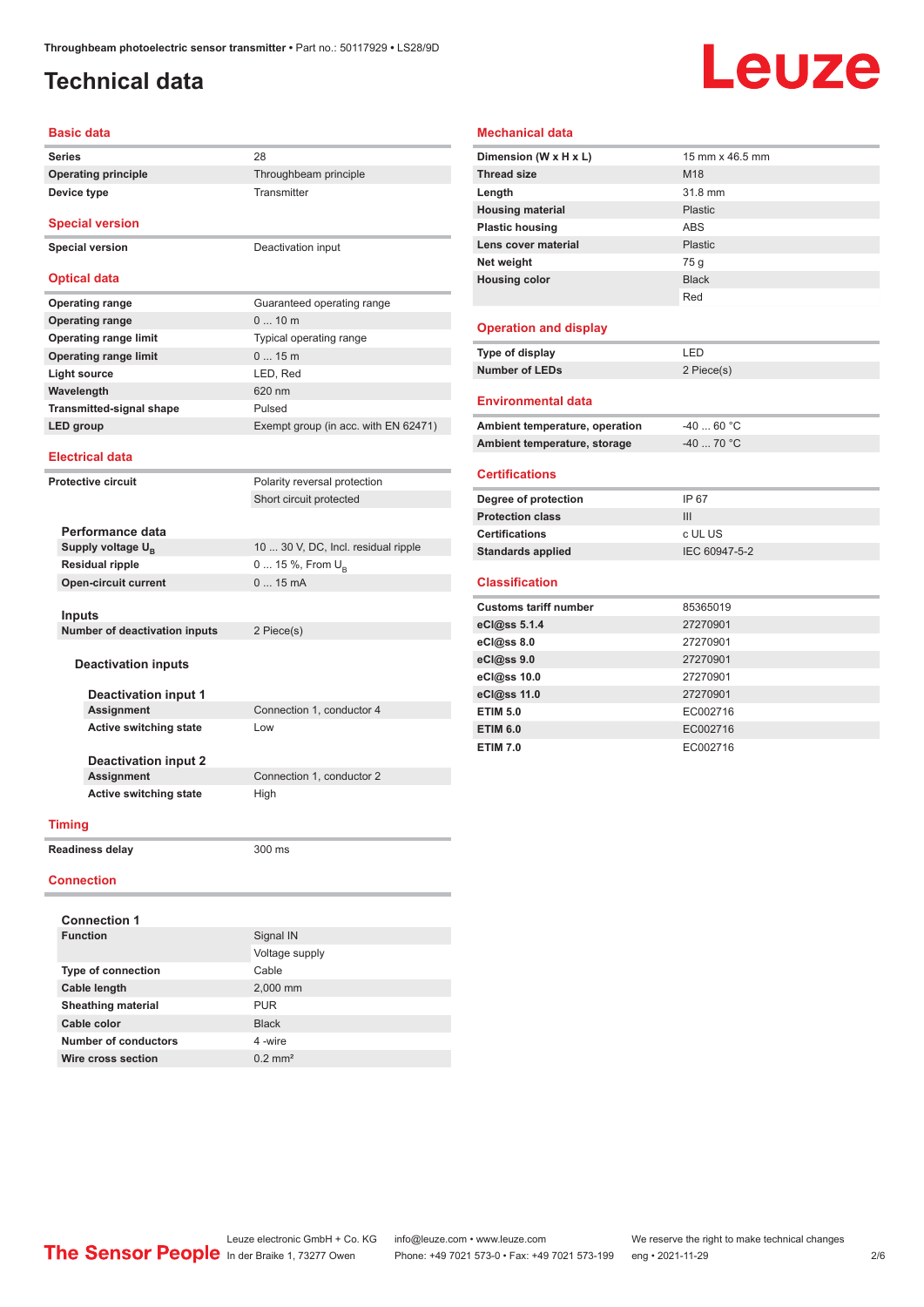## <span id="page-2-0"></span>**Dimensioned drawings**

Leuze

All dimensions in millimeters





A Indicator diode B Optical axis





## **Electrical connection**

### **Connection 1**

| <b>Function</b>             | Signal IN             |
|-----------------------------|-----------------------|
|                             | Voltage supply        |
| Type of connection          | Cable                 |
| Cable length                | 2,000 mm              |
| <b>Sheathing material</b>   | <b>PUR</b>            |
| Cable color                 | <b>Black</b>          |
| <b>Number of conductors</b> | 4 -wire               |
| Wire cross section          | $0.2$ mm <sup>2</sup> |

### **Conductor color Conductor assignment**

| <b>Brown</b> | V+              |
|--------------|-----------------|
| White        | In2             |
| <b>Blue</b>  | <b>GND</b>      |
| <b>Black</b> | ln <sub>1</sub> |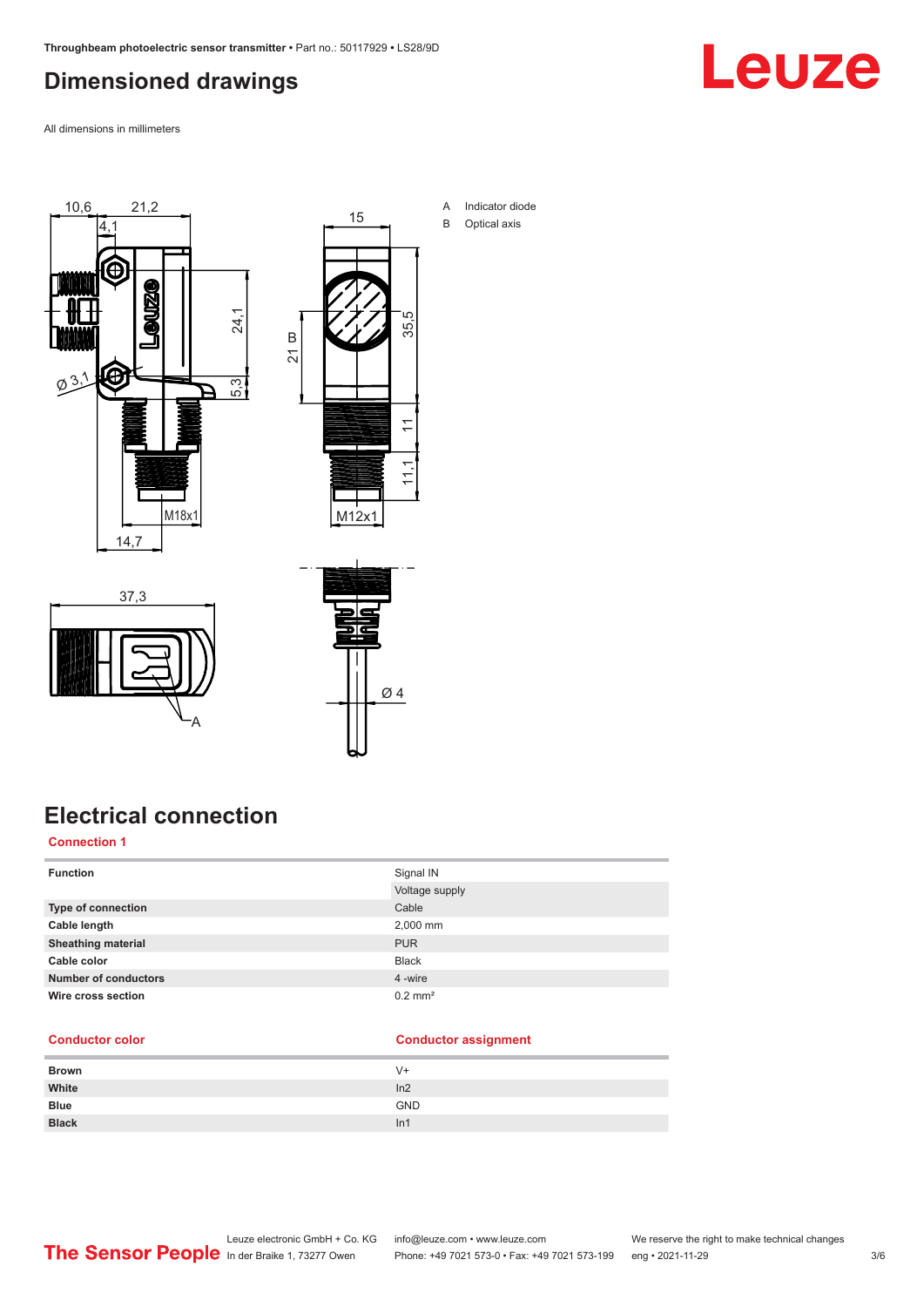## <span id="page-3-0"></span>**Diagrams**

# **Leuze**

Typ. response behavior





## **Operation and display**

| <b>LED</b>     | Display                  | <b>Meaning</b>          |
|----------------|--------------------------|-------------------------|
|                | Green, continuous light  | Operational readiness   |
| $\overline{2}$ | Yellow, continuous light | Transmitted beam active |

## **Suitable receivers**

| Part no. | <b>Designation</b> | <b>Article</b>                                  | <b>Description</b>                                                                                                                                                                                                                                                                   |
|----------|--------------------|-------------------------------------------------|--------------------------------------------------------------------------------------------------------------------------------------------------------------------------------------------------------------------------------------------------------------------------------------|
| 50117933 | <b>LE28/2N</b>     | Throughbeam<br>photoelectric sensor<br>receiver | Operating range limit: 0  15 m<br>Supply voltage: DC<br>Digital switching outputs: 2 Piece(s)<br>Switching output 1: Transistor, NPN, hellschaltend<br>Switching output 2: Transistor, NPN, dunkelschaltend<br>Switching frequency: 500 Hz<br>Connection: Leitung, 2,000 mm, 4 -wire |
| 50143791 | LE28/4             | Throughbeam<br>photoelectric sensor<br>receiver | Operating range limit: 0  15 m<br>Supply voltage: DC<br>Digital switching outputs: 1 Piece(s)<br>Switching output 1: Transistor, PNP, Light switching<br>Switching frequency: 500 Hz<br>Connection: Cable, 2,000 mm, 4 -wire                                                         |
| 50117931 | <b>LE28/4P</b>     | Throughbeam<br>photoelectric sensor<br>receiver | Operating range limit: 0  15 m<br>Supply voltage: DC<br>Digital switching outputs: 2 Piece(s)<br>Switching output 1: Transistor, PNP, hellschaltend<br>Switching output 2: Transistor, PNP, dunkelschaltend<br>Switching frequency: 500 Hz<br>Connection: Leitung, 2,000 mm, 4 -wire |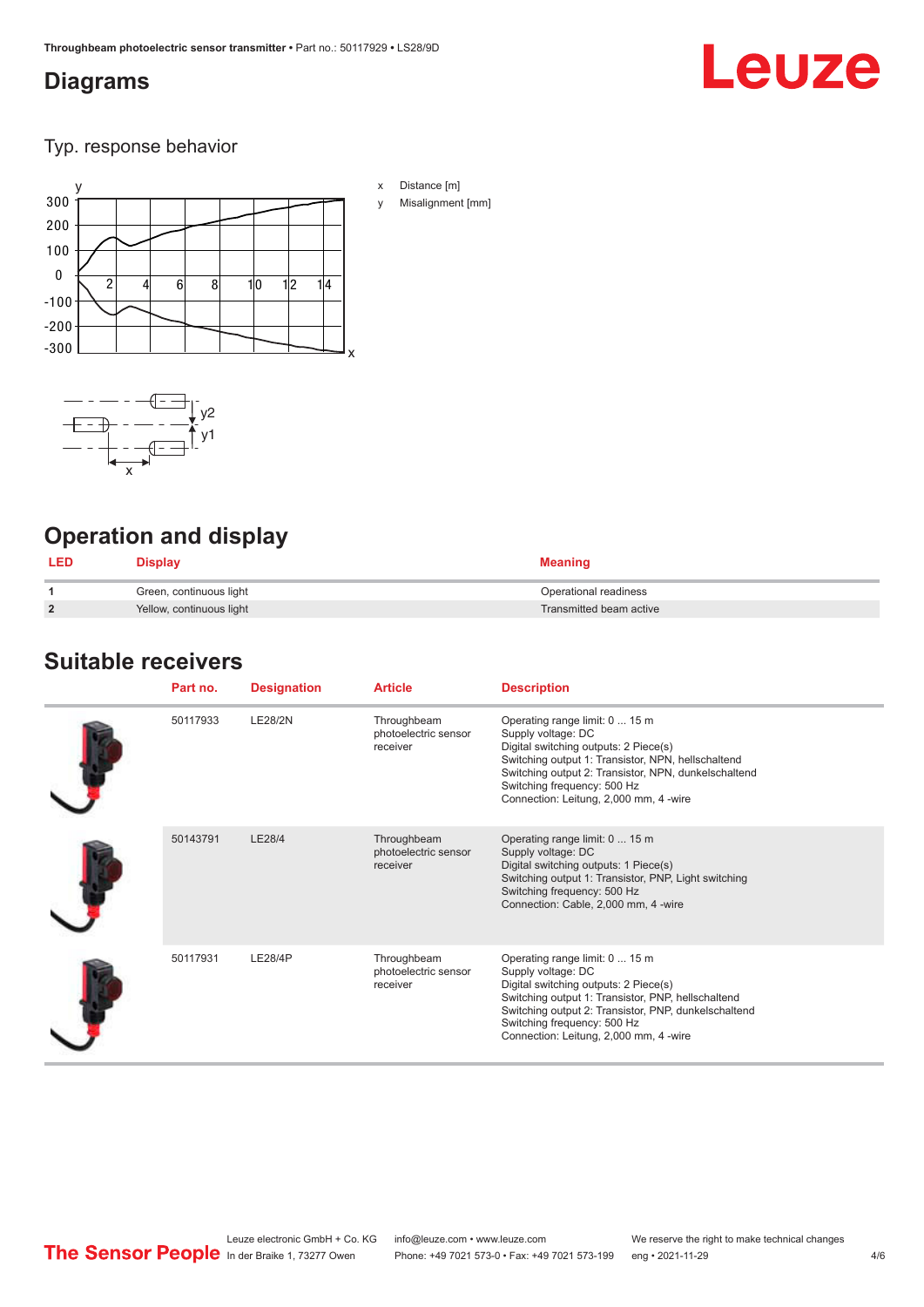### <span id="page-4-0"></span>**Part number code**

Leuze

Part designation: **AAA28d.E/ ff-hh**

| AAA28       | Operating principle / construction<br>LS28: throughbeam photoelectric sensor transmitter<br>LE28: throughbeam photoelectric sensor receiver<br>ET28: energetic diffuse reflection sensor<br>FT28: diffuse reflection sensor with fading<br>PRK28: retro-reflective photoelectric sensor with polarization filter                                                                          |
|-------------|-------------------------------------------------------------------------------------------------------------------------------------------------------------------------------------------------------------------------------------------------------------------------------------------------------------------------------------------------------------------------------------------|
| d           | Light type<br>n/a: red light<br>I: infrared light                                                                                                                                                                                                                                                                                                                                         |
| Е           | <b>Equipment</b><br>3: teach-in via button                                                                                                                                                                                                                                                                                                                                                |
| ff          | Switching output / function / OUT1OUT2 (OUT1 = pin 4, OUT2 = pin 2)<br>2: NPN transistor output, light switching<br>N: NPN transistor output, dark switching<br>4: PNP transistor output, light switching<br>P: PNP transistor output, dark switching<br>D: Deactivation input (deactivation with low signal)<br>9: deactivation input (deactivation with high signal)<br>X: pin not used |
| hh          | <b>Electrical connection</b><br>n/a: cable, standard length 2000 mm, 4-wire<br>200-M12: cable, length 200 mm with M12 connector, 4-pin, axial (plug)<br>200-M8: cable, length 200 mm with M8 connector, 4-pin, axial (plug)                                                                                                                                                               |
| <b>Note</b> |                                                                                                                                                                                                                                                                                                                                                                                           |
|             | $\&$ A list with all available device types can be found on the Leuze website at www.leuze.com.                                                                                                                                                                                                                                                                                           |

### **Notes**

| Observe intended use!                                                                                                                                                                                                         |
|-------------------------------------------------------------------------------------------------------------------------------------------------------------------------------------------------------------------------------|
| $\%$ This product is not a safety sensor and is not intended as personnel protection.<br>$\%$ The product may only be put into operation by competent persons.<br>♦ Only use the product in accordance with its intended use. |
|                                                                                                                                                                                                                               |



### **For UL applications:**

ª For UL applications, use is only permitted in Class 2 circuits in accordance with the NEC (National Electric Code).

ª These proximity switches shall be used with UL Listed Cable assemblies rated 30V, 0.5A min, in the field installation, or equivalent (categories: CYJV/ CYJV7 or PVVA/PVVA7)

## **Further information**

• Sum of the output currents for both outputs, 50 mA for ambient temperatures > 40 °C